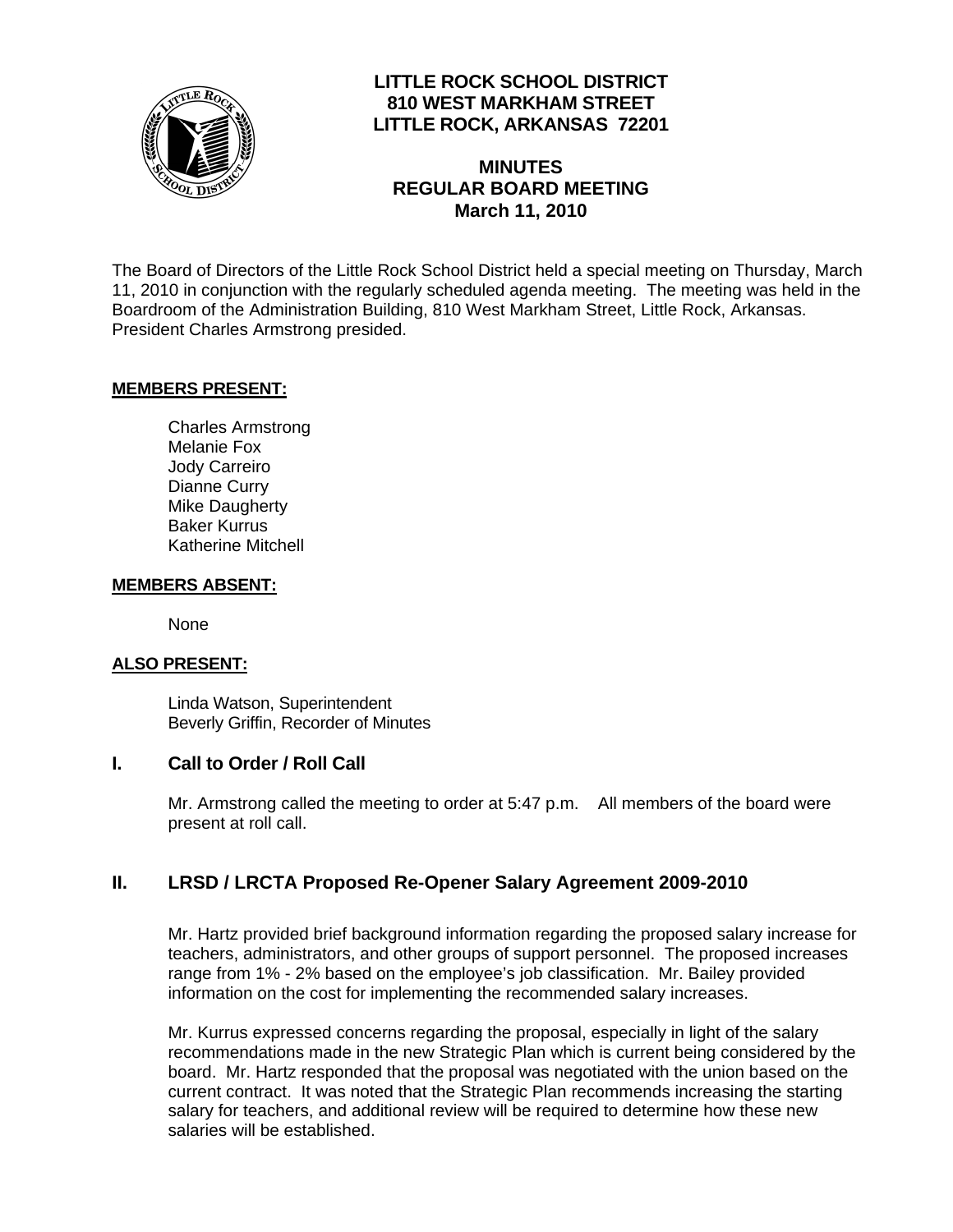Dr. Mitchell commented on the difficulties faced by teachers who are being held to a higher standard of accountability and who are held responsible for things over which they have no control. She also spoke to the difficulties faced by the administration when trying to recruit new teachers.

Ms. Curry commended Mr. Bailey for providing the information on how the raises will impact the budget and stated that she was convinced the district is obligated under the current contract to provide the salary increases for the current school year. She also commended the administration for making an effort to increase the salaries of the employees on the lowest salary schedules, including bus drivers, aides, food service workers and custodians.

Dr. Daugherty spoke in support of the classroom teachers, especially those who have made their careers in teaching. He encouraged the administration to make sure all employees are treated equally.

Mr. Kurrus stated that he would have been in support of a flat dollar increase across the teacher salary schedules instead of a percentage increase, noting that raising salaries by percentage widens the gulf between the newer employees and those who have been here for a long time.

Dr. Mitchell made a motion to provide the recommended salary increases. Dr. Daugherty seconded the motion and it **carried 6-1**, with Mr. Kurrus voting no.

The board took a brief recess at 6:19 p.m. prior to convening a closed session to review an expulsion recommendation.

### **III. Expulsion Recommendation**

The administration recommended expulsion for a full calendar year for a student who was found to be in possession of a firearm on the Hall High School campus. The board received background information on the circumstances surrounding the incident. The student is an 18-year-old senior who was seen by the building custodian with the weapon on the parking lot of the school. At the time of the hearing, the student remained in the juvenile detention center.

Dr. Watson recommended that the student be expelled for a full calendar year as specified by state law. If he were to return to the LRSD to complete his senior year, he would be placed at Felder Learning Academy.

Dr. Daugherty made a motion to uphold the administration's recommendation. Ms. Fox seconded the motion and it **carried unanimously**.